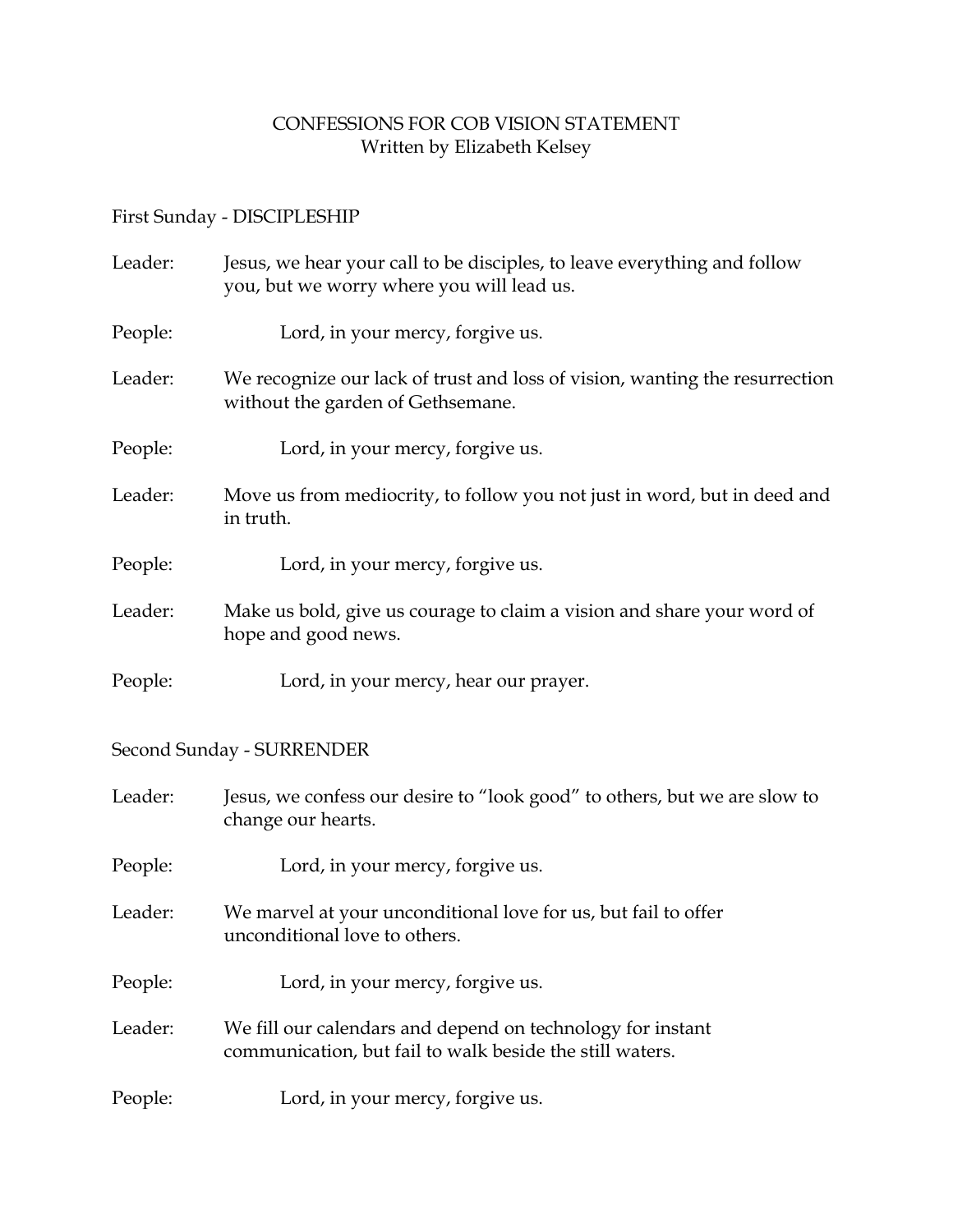Leader: Restore our balance, renew our faith, that we may surrender and rest in you.

People: Lord, in your mercy, hear our prayer.

## Third Sunday - DIVERSITY

| Leader: | Jesus, our commission is to love others as you love us, but we fail to be the<br>hearts and hands that bind the wounds of others.                    |
|---------|------------------------------------------------------------------------------------------------------------------------------------------------------|
| People: | Lord, in your mercy, forgive us.                                                                                                                     |
| Leader: | We are to be shepherds of the flock, yet we ignore or separate your sheep.                                                                           |
| People: | Lord, in your mercy, forgive us.                                                                                                                     |
| Leader: | Sometimes our loyalty to you is usurped by loyalty to things and ideas<br>and religious or political opinions.                                       |
| People: | Lord, in your mercy, forgive us.                                                                                                                     |
| Leader: | Transform our hearts to offer reconciliation and show compassion for all<br>God's children.                                                          |
| People: | Lord, in your mercy, hear our prayer.                                                                                                                |
|         | Fourth Sunday - CREATION CARE                                                                                                                        |
| Leader: | God of all creation, we take for granted all you have made, and presume<br>to think it is ours for the taking.                                       |
| People: | Lord, in your mercy, forgive us.                                                                                                                     |
| Leader: | You created the earth with love and care, yet we squander its resources,<br>taking more than our fair share of its wealth and forgetting its limits. |
| People: | Lord, in your mercy, forgive us.                                                                                                                     |